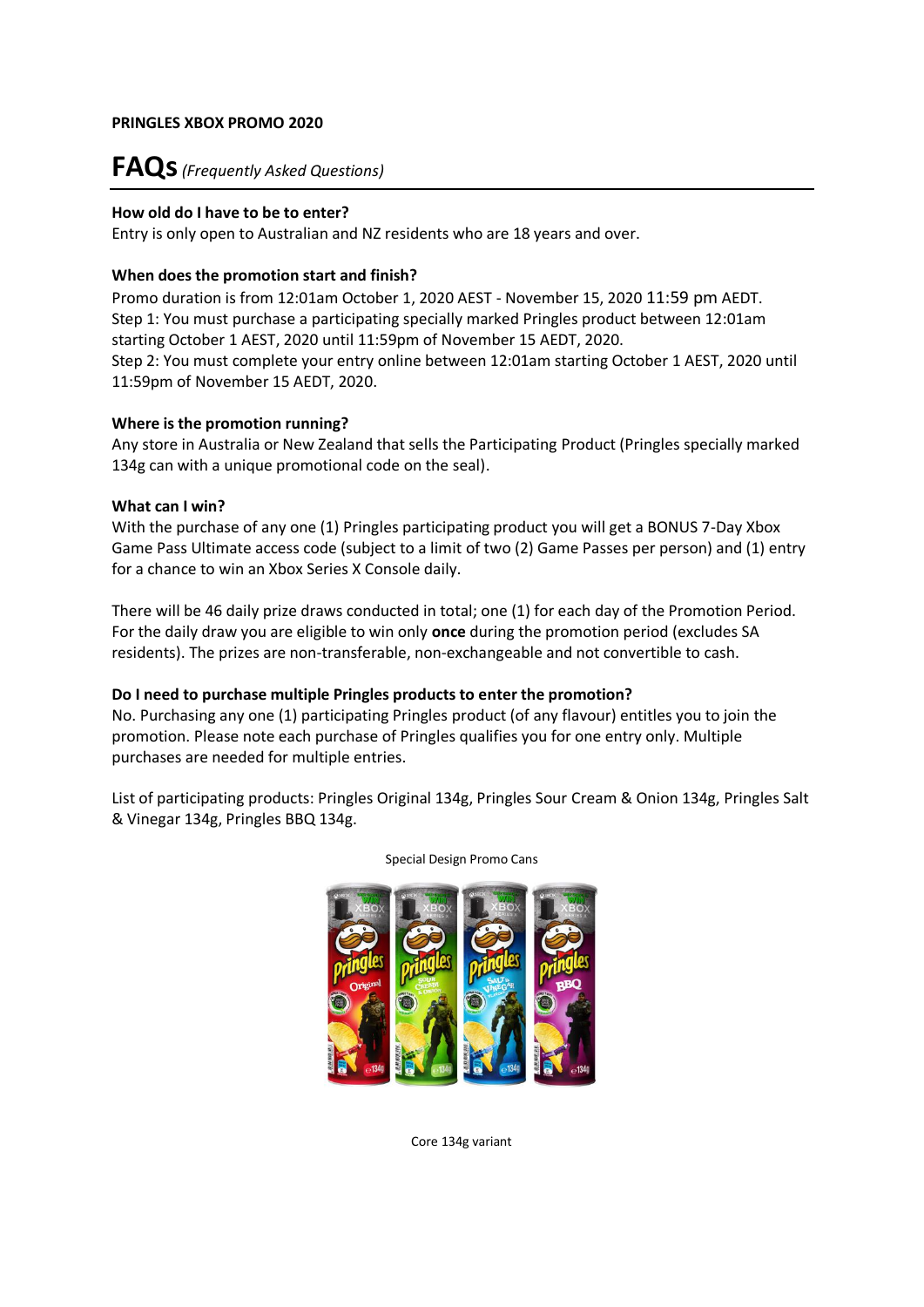# **How do I enter?**

To enter, you must, during the Promotion Period:

- Purchase any Pringles specially marked 134g can with a unique promotional code on the seal from any store in Australia or New Zealand that sells the Participating Product.
- visi[t www.pringles.com/anz/xbox;](http://www.pringles.com/anz/xbox)
- Follow the prompts to the Promotion entry page; and
- Complete and submit the online entry form with personal details as requested and enter the promotional code from the Participating Product purchased.
- Once your code has been validated, your 7-DAY XBOX GAME PASS ULTIMATE Code will be emailed to the same address used for the promotion entry, and you will be in for a chance to win the daily prize of one (1) Xbox Series X Console.

#### **What do I need in order to participate?**

Go to [www.pringles.com/anz/xbox](http://www.pringles.com/anz/xbox) and enter your unique Pringles code to redeem your 7-day Xbox Game Pass Ultimate promo code and join the daily draw for a chance to win the latest XBOX SERIES X Console.

The unique Pringles code can be found inside the Pringles can, printed underneath the foil seal.



#### **What happens if my Pringles unique code doesn't work?**

Try re-entering your code to make sure it is entered correctly. Each code is unique and can only be used once. If yours still does not work, please keep the original package and fill up the form on our contact us page.

#### **How many times can I enter the promotion?**

Multiple entries are permitted with the following conditions:

- A maximum of one (1) Daily Draw Prize (i.e. Xbox Series X) permitted per person for the entire Promotion (excludes SA residents).
- For the BONUS Xbox Game Pass, maximum of two (2) Ultimate Game Passes permitted per person, limit one (1) Ultimate Game Pass per valid entry form submission.

# **What happens if I have already maxed out my Xbox Game Pass Ultimate redemption can I still enter for the daily draw?**

Yes! You just need to enter a new Pringles unique code and you still have a chance to win an Xbox Series X Console during our daily draw but you will only be eligible to win **once** during the promotion period (excludes SA residents).

#### **I cannot log on using my user name or password.**

Please follow the links and instructions on the registration page. In the case that you experience any issues, please send us your query and we can check your details for you via our "contact us" page.